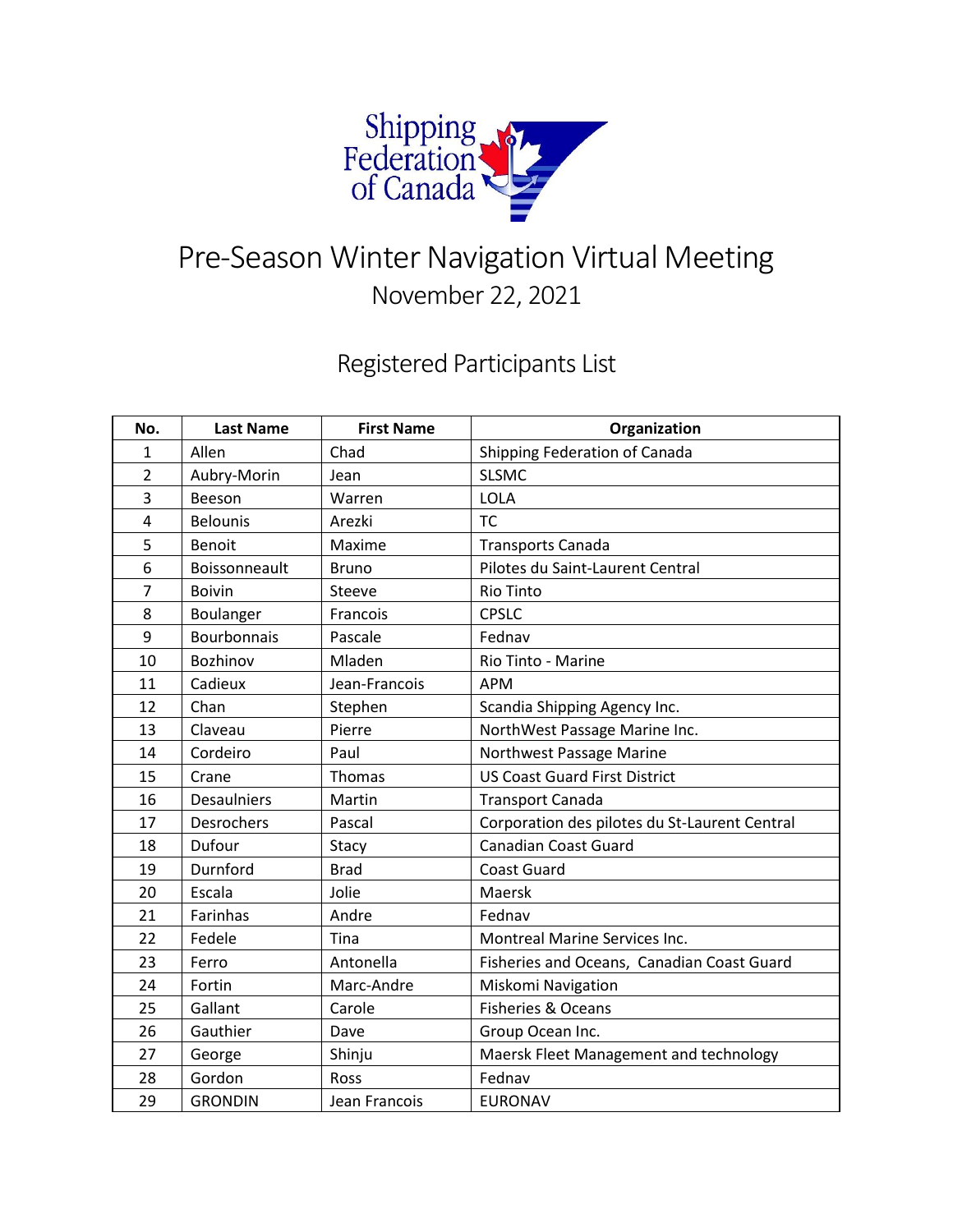| No. | <b>Last Name</b>    | <b>First Name</b>   | Organization                                 |
|-----|---------------------|---------------------|----------------------------------------------|
| 30  | Hasselmann          | George              | Fednav                                       |
| 31  | Hethrington         | Matthieu            | <b>Valero Energy</b>                         |
| 32  | Hodgson             | Trevor              | <b>Coast Guard</b>                           |
| 33  | Jourdain            | Raymond             | Ice pilot                                    |
| 34  | Karageorge          | Dan                 | McLEAN KENNEDY INC                           |
| 35  | Keegan              | <b>Brian</b>        | <b>OOCL</b>                                  |
| 36  | Kindberg            | Lee                 | Maersk                                       |
| 37  | Lebel               | Mathieu             | <b>Canadian Coast Guard</b>                  |
| 38  | MacDonald           | Charles             | CMNS Inc.                                    |
| 39  | Mangan              | Martin              | Ice Pilot                                    |
| 40  | <b>MOSCHOPOULOS</b> | <b>IOANNIS</b>      | <b>SEAMAR</b>                                |
| 41  | Murillo             | John                | Hapag-Lloyd                                  |
| 42  | murphy              | peter               | Svitzer Canada                               |
| 43  | <b>Nemes</b>        | Razvan              | Rio Tinto                                    |
| 44  | Ogilvie             | Annika              | Fednav                                       |
| 45  | <b>PAT</b>          | EAN                 | Fednav International Ltd                     |
| 46  | Petersen            | <b>Brian Soberg</b> | A.P.Moller-Maersk                            |
| 47  | Petit               | Michel              | Port de Québec                               |
| 48  | Phillips            | Allwyn              | <b>CSL</b>                                   |
| 49  | Piedrahita          | Maria               | Rio Tinto                                    |
| 50  | Pippos              | Panos               | Seaborne Trade LLC/Euronav                   |
| 51  | Plourde             | Yves                | Corporation des pilotes du Bas Saint-Laurent |
| 52  | Porter              | Scott               | <b>CSL</b>                                   |
| 53  | Rafferty            | Ed                  | Atship Services Ltd                          |
| 54  | Richard             | Alain               | Administration de pilotage des Laurentides   |
| 55  | Robichaud           | Real                | LOLA                                         |
| 56  | Robitaille          | Glen                | Fednav Intl Ltd                              |
| 57  | Romero              | Cosme               | <b>Rio Tinto</b>                             |
| 58  | Sinyerd             | Kevin               | Atship Services Ltd                          |
| 59  | Skinner             | Scott               | Maersk                                       |
| 60  | Stone               | Matt                | Laden Maritime Inc.                          |
| 61  | St-Pierre           | Mathieu             | SODES                                        |
| 62  | Thomas              | Roby                | Euronav                                      |
| 63  | Toja                | Patricia            | Protos Shipping Ltd                          |
| 64  | Tomsic              | Agnes               | <b>Transport Canada</b>                      |
| 65  | Tremblay            | Richard             | Ice Advisor                                  |
| 66  | Trépanier           | Nicole              | Fednav                                       |
| 67  | Trottier            | Maxime              | Port de Montreal                             |
| 68  | Turner              | Robert              | <b>Chamber of Marine Commerce</b>            |
| 69  | Van Wilgenburg      | Bryan               | <b>Environment and Climate Change Canada</b> |
| 70  | Visser              | Herman              | <b>Oldendorff Carriers</b>                   |
| 71  | Waterton            | John                | Ice Advisor                                  |